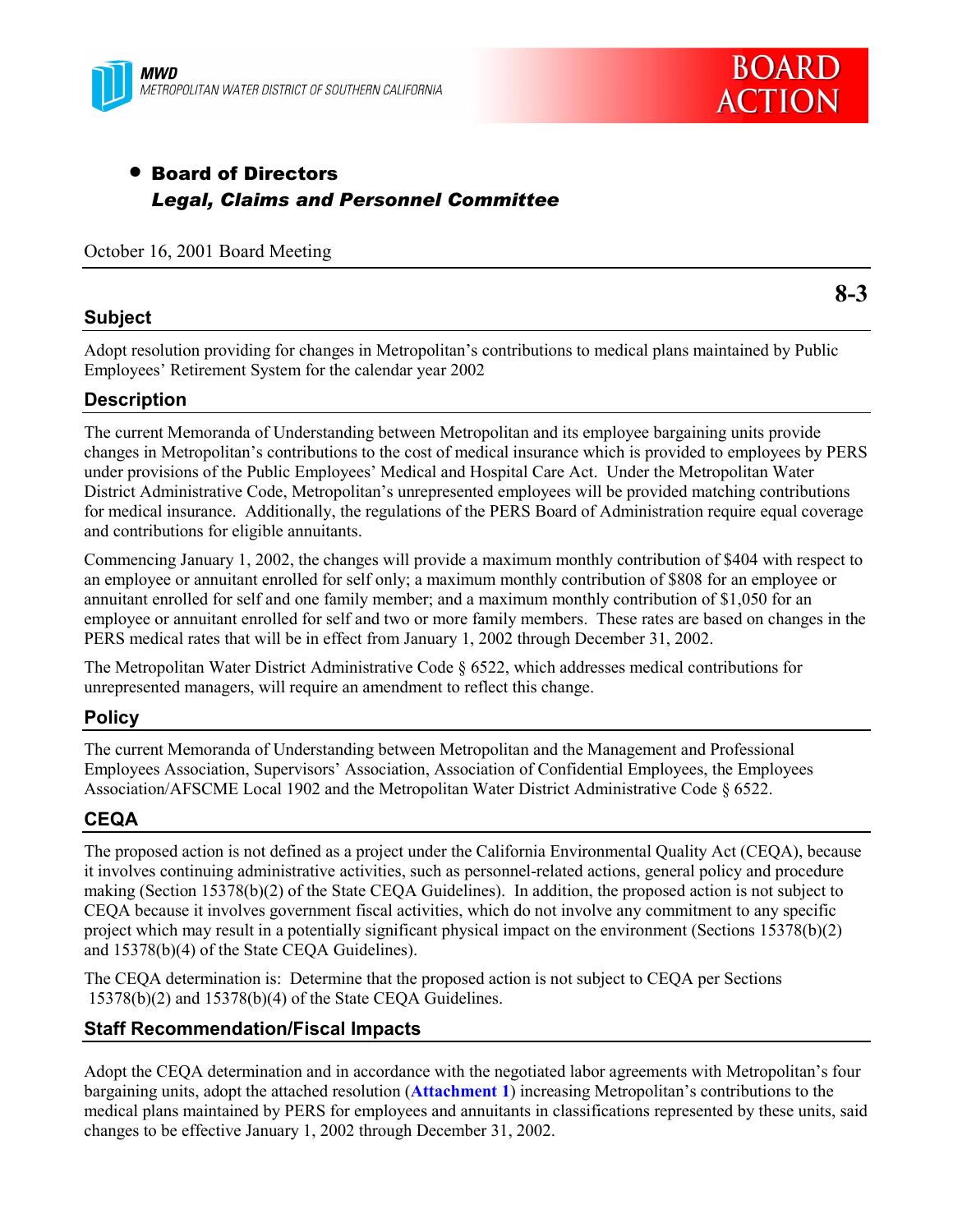9/17/2001 *Roy L. Wolfe Date*

*Manager, Corporate Resources*

tit 9/25/2001 **ی** *Ronald R. Gastelum Date*

*Chief Executive Officer*

## **Attachment 1 - Resolution Fixing Employer's Contribution**

BLA #1289